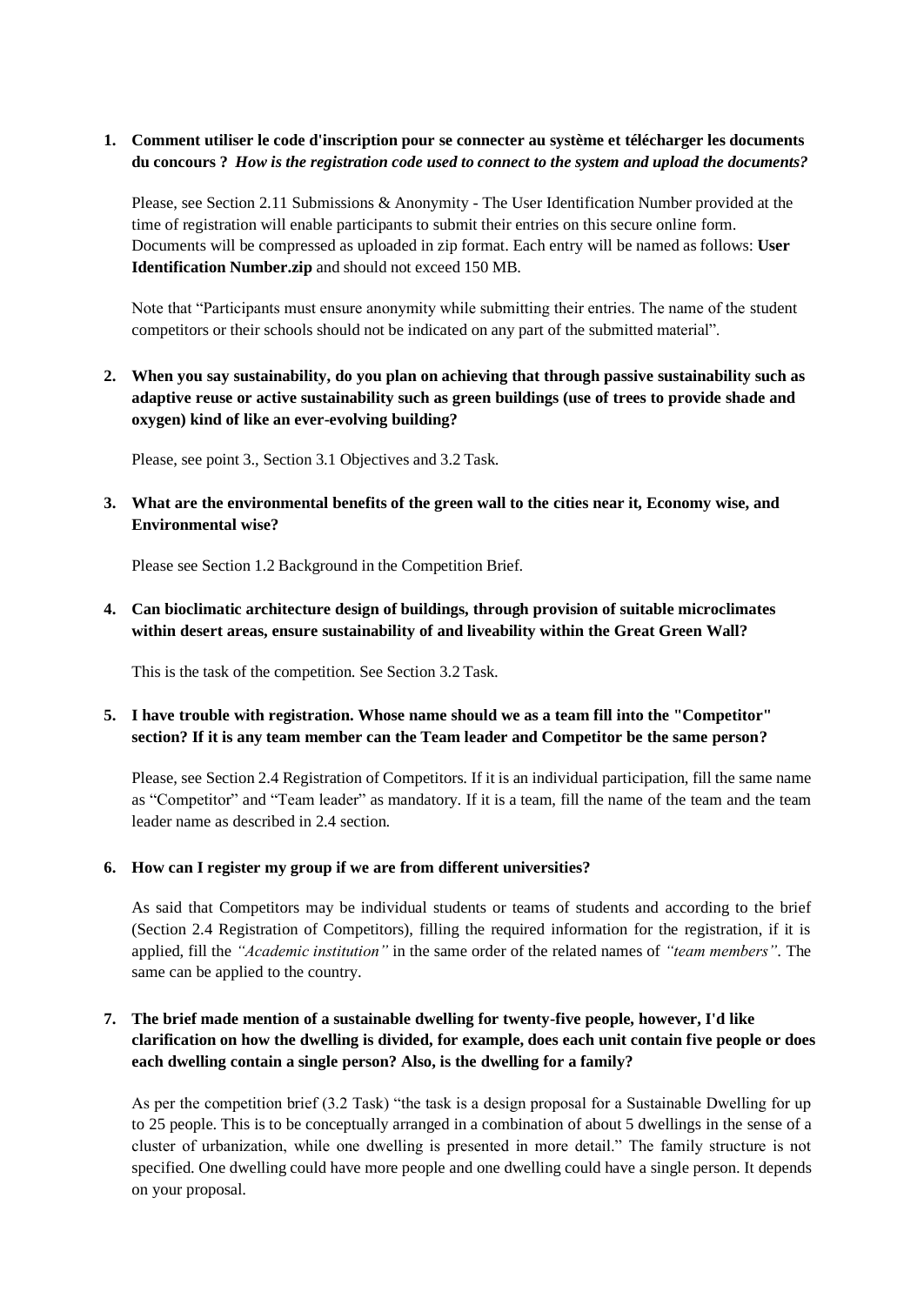## **8. Peut-on proposer des espaces autres que les logements (aire de jeux... par exemple) ? Can we propose other types of spaces rather than housing (playgrounds, for example)?**

As per 3.2 Task section of the brief, "This enlargement will include the definition of community/public space as context for the dwelling proposal. Communal dwelling should enhance the ongoing development of the greenery percentage around the selected site." Defining the public space around the housing is included in the task.

**9. Est-ce que les données de l'étude du milieu (histoire du peuple, hydrographie, température, rose des vents...) doivent obligatoirement figuré dans le descriptif du projet ? Quand bien même ces éléments ont été pris en compte dans la conception** *? Is the data for the context (history, hydrography, temperature, ROSE DES VENTS) mandatory in the project description? Even when these elements have been considered in the design itself?*

As per section 2.10 Submission requirements/deliverables, "An explanation of the proposal's concept in written form should not exceed 500 words and should also be submitted in PDF format." Your design proposal should take the cultural, technical, geographic etc. elements into account.

# **10. Est-ce que dans le descriptif écrit du projet peut être accompagné de croquis ou d'autres dessins d'illustrations ?** *Should the written description of the project include drawings or other illustrations?*

As per section 2.10 Submission requirements/deliverables, participants must submit the following elements:

#### \***Readable texts and drawings**.

\*Both graphical and metric scales are recommended for better visualization.

\*Any color, drawing techniques and electronic models deemed appropriate.

Do note that "An explanation of the proposal's concept in written form should not exceed 500 words and should also be submitted in PDF format."

# **11. In relation to the design Task, are we expected to design a sustainable shelter that houses twenty-five (25) persons, arranged in a combination of about five dwellings to create a community of a hundred and twenty-five (125) persons. To design a sustainable shelter that houses 5 persons, arranged in a combination of about five (5) dwellings to create a community of twenty-five (25) persons?**

Please note that as per the brief, the task is a design proposal for a Sustainable Dwelling for up to 25 people. This is to be conceptually arranged in a combination of about 5 dwellings in the sense of a cluster of urbanization, while one dwelling is presented in more detail. (3.2 Task). It depends on your proposal.

## **12. I am an architecture student in a polytechnic school of architecture and urbanism. In the first box of the inscription page we should write down the name of the competitor, i can't understand exactly who's the competitor and what's his role in the team. Is it the leader?**

The competitor is the name as you present yourself if individual or yourselves if as a team. If your will compete as a team, the competitor can be the name of the team leader, if you wish.

### **13. Can we submit a written profile of the particular Habitat or community we eventually decide to design for?**

As per 2.10 Submission requirements/deliverables in the brief, the written description should not exceed 500 words (and must be submitted in PDF format).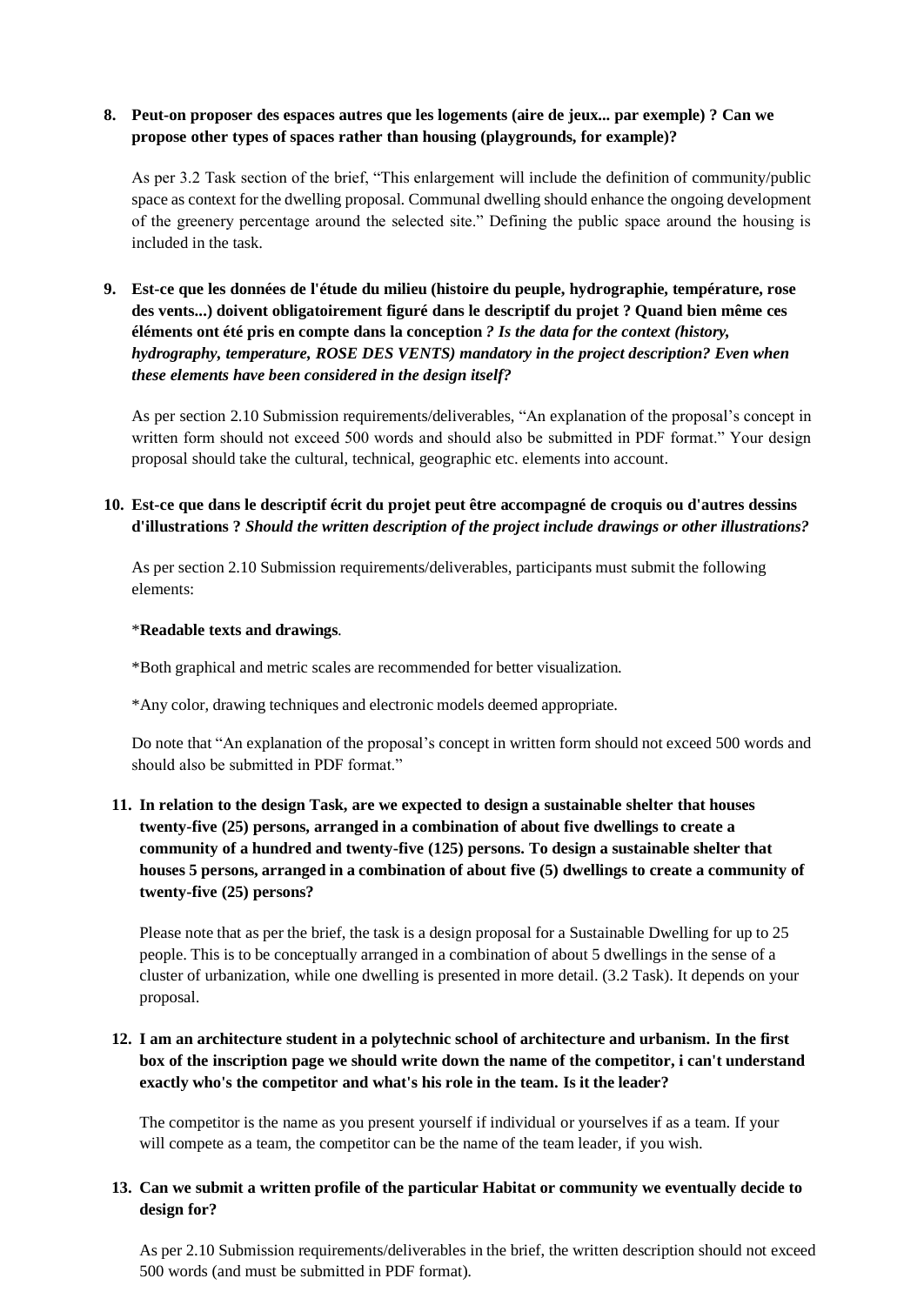#### **14. Can we have complementary elements? (Regarding architecture and spaces)**

No complementary elements are permitted. However, as the brief (section 3.2 Task), competitors are encouraged to define "community/public space as context for the dwelling proposal" and "Communal dwelling should enhance the ongoing development of the greenery percentage around the selected site."

# **15. Is there a limit regarding the implantation of our project? Our project is based on a budget, how much money do we have available? Do we need to work with local regulations and according to the local architecture?**

Please, see Section 3.3 Site Description.

This about a Student Single Stage Ideas Competition. However, the matters of affordability according to the context needs to be part of the proposal. Please see Sections 3.1 Objectives and 3.2 Task.

### **16. On veut connaître la superficie, qu'on doit utiliser par rapport à notre intervention.** *We want to know the area, which we should use in our project.*

The site can be in any of the selected countries, namely Burkina Faso, Chad, Djibouti, Eritrea, Ethiopia, Mali, Mauritania, Niger, Nigeria, Senegal, and Sudan, within the Great Green Wall belt. The site selected by the Competitor(s) has to be

within or adjoining a settled area. Sites that are not within settled areas or areas adjoining them will not be considered. Please, see Section 3.3 Site Description.

# **17. How far can the housing project advance in relation to the infrastructure for building the forest, the infrastructure for obtaining and managing water, and in relation to the road network that connects the cities? And also, how far can we go to project equipment like schools or health places.**

"The site selected by the Competitor(s) has to be within or adjoining a settled area. Sites that are not within settled areas or areas adjoining them will not be considered. The project site and the proposed ideas must have the potential to contribute to the architectural, ecological, economic, and social development of the Great Green Wall belt." Please, see Section 3.3 Site Description. For additional information, please see also 3.1 Objectives and 3.2 Task.

**18. Par rapport au concours nous voulons savoir : L'espace a délimité doit être combien d'hectares. À part la conception de l'habitation collective durable quel autre travail devrons-nous faire en de conception ou de proposition. Parallèlement si on peut avoir des explications sur le document graphique et le document écrit.** *Regarding the competition, we want to know: The area of the space in hectares. In addition to the design of the collective sustainable habitation, what other work should we complete on the design or the proposal? In parallel, we wanted explanations on the graphic document and the written document.*

*The area of the space in hectares* – The brief gives an overview with the total area of the GGW belt. Please, see the Sections 3.3 Site Description.

In addition to the design of the collective sustainable habitation, what other work should we complete *on the design or the proposal?* – See Section 3.2 Task - "... This enlargement will include the definition of community/public space as context for the dwelling proposal. Communal dwelling should enhance the ongoing development of the greenery percentage around the selected site.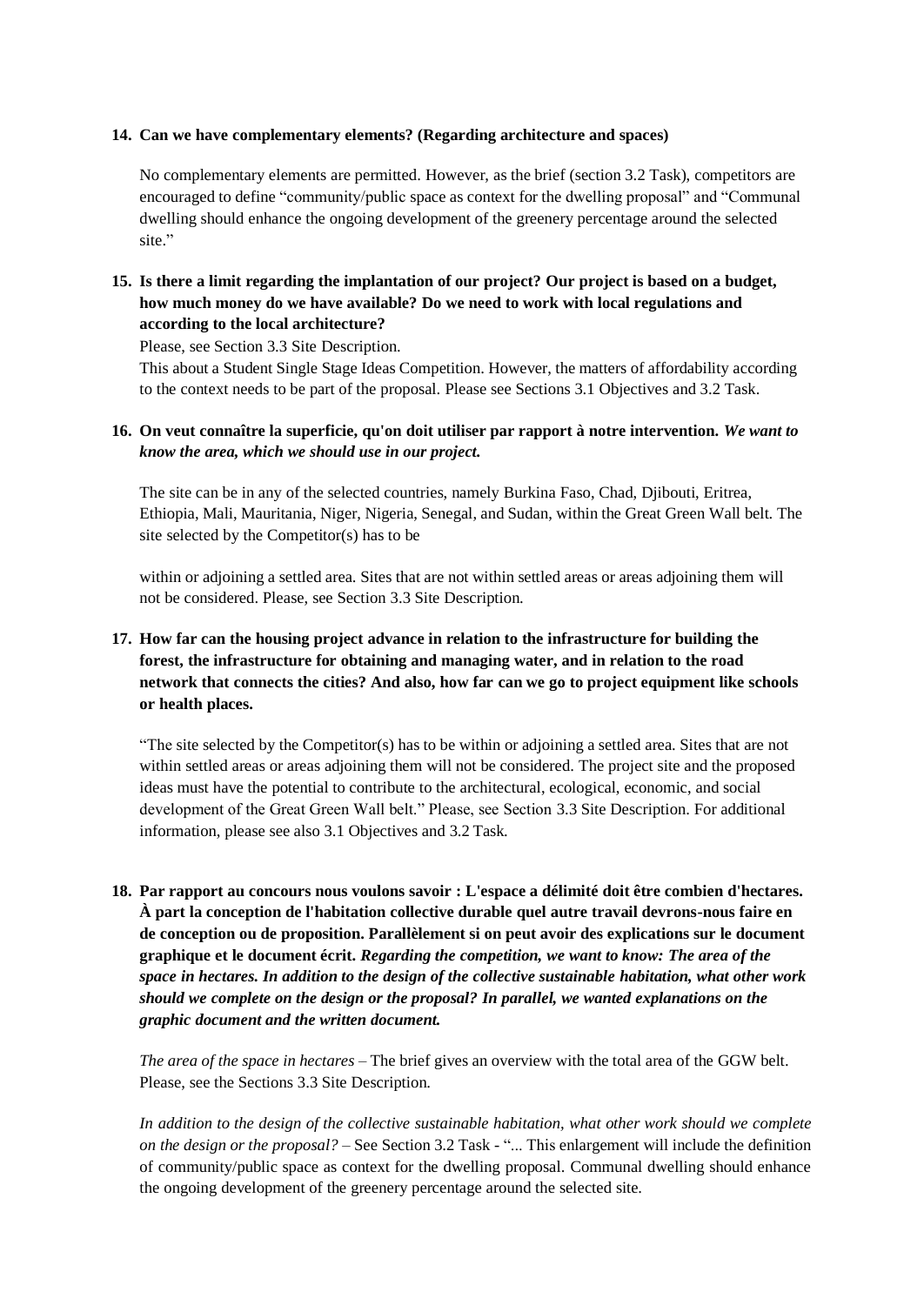*In parallel, we wanted explanations on the graphic document and the written document. -* Please see 2.10 Submission Requirements / Deliverables.

### **19. Is it possible to submit more than one submission? if so, could we send the same idea in different range time, with the condition, the last submission will be the final version.**

Competitors are only allowed to submit one entry". Please see Section 2.2. Eligibility.

### **20. Could you tell me if this competition is open to a former team of architects? We are retired but would love to input our ideas to this Green Wall Competition.**

According to the Regulations, 2.2 Eligibility, the Competition is open to all full-time enrolled students from all over the world. So, you cannot participate (Competition Brief, page 4).

**21. After our registration we have received our code, how should we use it in order to download the competition documents because in your rules it is mentioned '' Participants will be required to register on UIA competition platform [http://uia-competitions.org C](http://uia-competitions.org/)ompetitors will receive a number or code that they will use to log into the system and download the competition documents. No fees are required for registering''.**

That is right. But you can find the Brief of the competition clicking on the blue box "View competition".

#### **22. May I have a clearer insight on the concept?**

See point 3. PROGRAMME, 3.1. Objectives, 3.2 Task and 3.3 Site Description (Competition Brief, pages 8 and 9).

#### **23. How can I participate in the advocacy of the Green Wall Africa?**

Send an e-mail t[o e.bonin@uia-architectes.org w](mailto:e.bonin@uia-architectes.org)ith your details (name, profession, occupation, country, and cellphone number).

#### **24. Comment participer au concours ?**

Veuillez visiter l[e site Web du concours](https://www.uia-architectes.org/en/competition/great-green-wall-single-stage-student-ideas-competition/) et cliquez sur S'inscrire <https://www.uia-architectes.org/en/competition/great-green-wall-single-stage-student-ideas-competition/>

#### **25. How do I participate?**

2.4 Registration of Competitors - Participants will be required to register on UIA competition platform [http://uia-competitions.org C](http://uia-competitions.org/)ompetitors will receive a number or code that they will use to log into the system and download the competition documents. No fees are required for registering.

#### **26. What is the theme for the competition and how do my students participate in it?**

The theme of the competition is about the Great Green Wall and it is an UIA Student Single Stage Ideas Competition.

According to the point 2.4 Registration of Competitors - Participants will be required to register on UIA [competition platform](http://uia-competitions.org/) Competitors will receive a number or code that they will use to log into the system and download the competition documents. No fees are required for registering.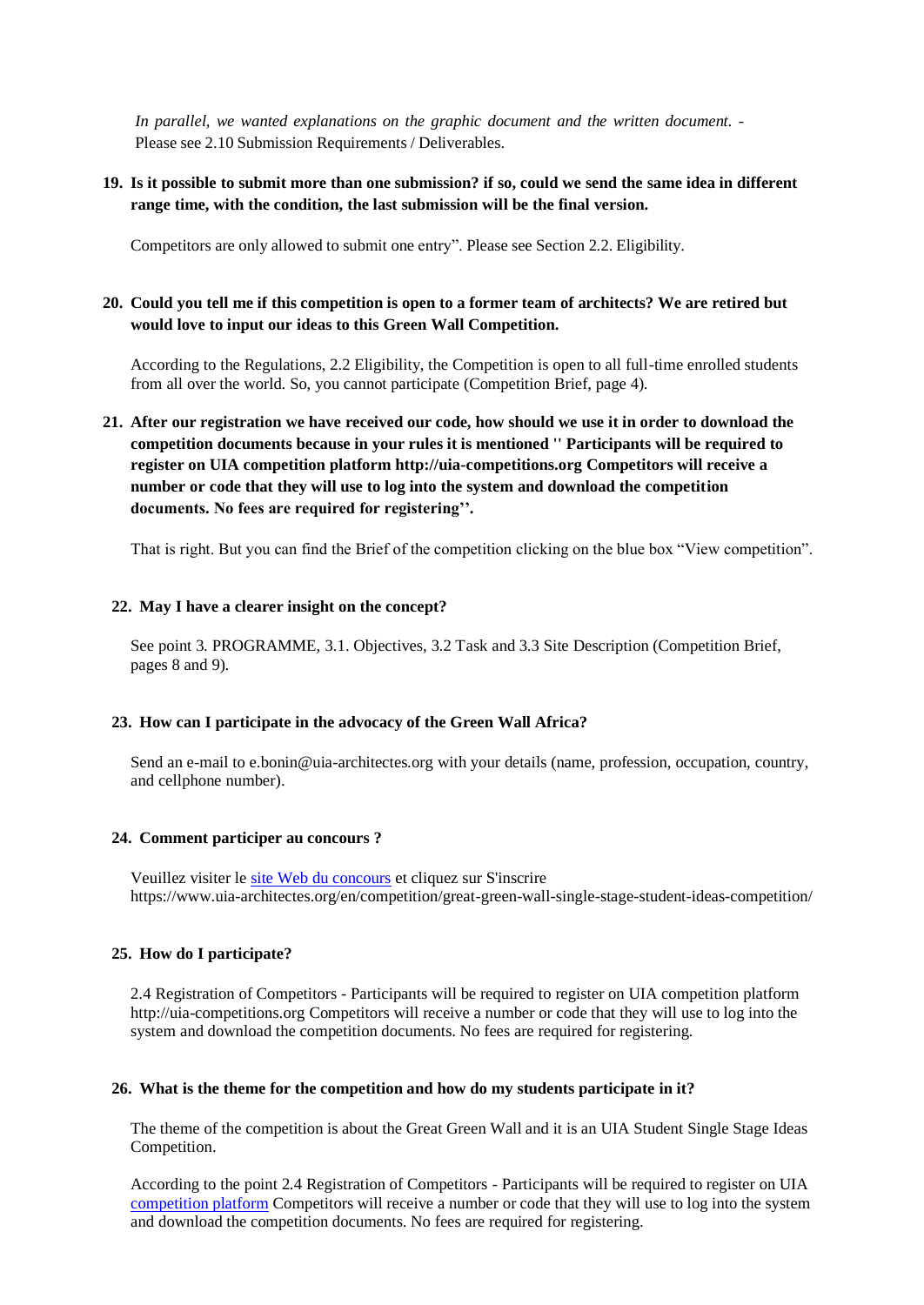#### **27. How can I be a world architect?**

This question is out of the scope of this Competition. However, if you mean, "how can you be a member of UIA?" - According UIA Articles & Bylaws, point 2. Membership, 2.1-2.2, "the Union is composed of professional bodies and individual members, hereafter referred to as UIA Members. To have more information about, please contact your local Institute to know if your country is a member or confirm it vi[a link](https://www.uia-architectes.org/en/about/member-sections/)

#### **28. Besoin de plus d'informations à propos du concours /** *Need information about the competition*

Toutes les informations sur le Concours sont disponibles via ce [lien](https://www.uia-architectes.org/en/competition/great-green-wall-single-stage-student-ideas-competition/)

All information on the competition is available [here.](https://www.uia-architectes.org/wp-content/uploads/2022/04/Great-Green-Wall_Brief.pdf)

## **29. I am Professor at the DAU Department of Architecture and Urbanism at Lusófona University of Humanities and Technologies, Lisbon, Portugal, EU, and I would like to have information to give my students about the Great Green Wall Competition.**

Please see the information on the competition on this lin[k https://www.uia](https://www.uia-architectes.org/en/competition/great-green-wall-single-stage-student-ideas-competition/)[architectes.org/en/competition/great-green-wall-single-sta](https://www.uia-architectes.org/en/competition/great-green-wall-single-stage-student-ideas-competition/) [ge-student-ideas-competition/ t](https://www.uia-architectes.org/en/competition/great-green-wall-single-stage-student-ideas-competition/)he brief information is also in this [link](https://www.uia-architectes.org/wp-content/uploads/2022/04/Great-Green-Wall_Brief.pdf)

#### **30. I just want to know if we are allowed to work in groups of 2, 3 or just individually.**

Competitors may be individual students or teams of students. Competitors are only allowed to submit one entry. For more information, please look at the competition guidelines in Section 2.2 Eligibility vi[a link](https://www.uia-architectes.org/wp-content/uploads/2022/04/Great-Green-Wall_Brief.pdf)

### **31. I need more information on this competition**

All the information on the competition can be found on the [website](https://www.uia-architectes.org/en/competition/great-green-wall-single-stage-student-ideas-competition/) and the competition brief via this [link](https://www.uia-architectes.org/wp-content/uploads/2022/04/Great-Green-Wall_Brief.pdf)

**32. Amongst the 5 dwellings is it permissible to include institutional or educational buildings?** Yes, it is. Since the proposition add value as an essential one for the project area.

### **33. Must every building have its respective floor plans and sections or just the one dwelling presented in detail?**

Please follow the directions given in the [Project Brief, Section 2.1 Submission Requirements](https://www.uia-architectes.org/wp-content/uploads/2022/04/Great-Green-Wall_Brief.pdf)

### **34. Is there a height specification for the buildings?**

Please follow the [Project Brief requirements](https://www.uia-architectes.org/wp-content/uploads/2022/04/Great-Green-Wall_Brief.pdf)

### **35. Is there a height specification for the buildings?**

Please follow the Project Brie[f requirements](https://www.uia-architectes.org/wp-content/uploads/2022/04/Great-Green-Wall_Brief.pdf)

# **36. Le projet consiste-t-il à concevoir des habitats sur tout les 8000Km ? Que devons-nous concevoir exactement ? Combien d'habitat selon les régions ?** *Does the project consist of designing habitats on the entire 8000 km stretch? What should we design exactly? How many dwellings according to the region?*

Veuillez utiliser les informations contenues dans le [descriptif du projet](https://www.uia-architectes.org/wp-content/uploads/2022/04/Grande-Muraille-Verte_Reglement.pdf) pour éclairer votre conception.

*Please see here the information in the [project description.](https://www.uia-architectes.org/wp-content/uploads/2022/04/Great-Green-Wall_Brief.pdf)*